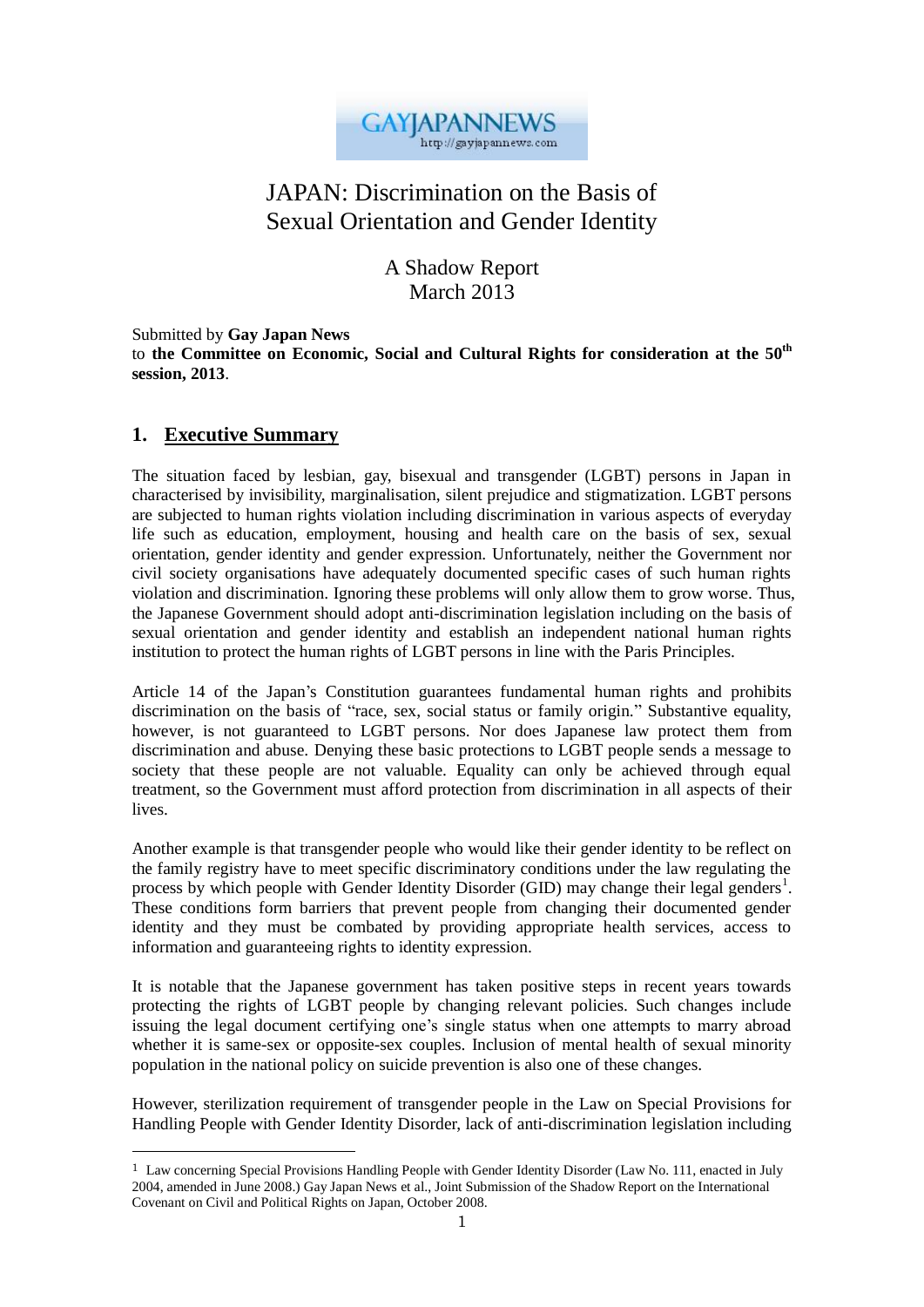on the basis of sexual orientation and gender identity as well as social stigmatization remain great challenges towards achieving equality and wellbeing of LGBT people.

Treating non-heteronormative and non-gender conforming people differently amounts to treating them unequally. In order for full equality to exist in Japan, LGBT people must have the same rights and benefits which are guaranteed to heterosexual and gender conforming people.

#### **Recommendations to the Japanese Government:**

In order to protect people from discrimination and human rights violation on the basis of sexual orientation and gender identity, and also to meet their needs, the Japanese Government ought to establish a national human rights institution, which will be independent from the Government in compliance with the Paris Principles. This institution should review lack of legislation on the rights of LGBT people and also current legislation dealing with people with GID and should recommend establishment and amendments the Government can make to these legislation in order to ensure that no one is denied rights as set out in the Convention because of sexual orientation and gender identity.

## **2. Substantive Violations of the Convention**

### **Employment Discrimination: Article 6**

A 50 year-old transgender woman, "K" was fired by her employer, a social welfare corporation in Osaka because she was diagnosed with GID in 2006. She filed a lawsuit against her former employer, seeking compensation of two million yen. According to the Japanese media, K told the employer about her GID when she applied for the job. Though she was hired, she was banned from using women's washrooms and from wearing make-up at work. In March 2006, the employment contract was terminated without any clear reasons.  $\overline{K}$  and her employer reached reconciliation in Osaka District Court in January 2008.<sup>2</sup>

A male-to-female transgender woman was working for a publisher when she was diagnosed with GID. In January 2002, she requested that her employer recognise her as a woman. In March 2002, she began wearing women's clothing to the office. Her employer ordered her not to wear this clothing. However, the women continued to dress this way. Her employer fired her in April 2002. The woman subsequently filed a lawsuit. In June 2002, the Tokyo District court found that the initial dismissal of the case was unjust.

The above-mentioned cases are the tip of the iceberg and rare in a sense that these trans plaintiffs could bring the cases to the court. Transgender people face discrimination in employment on the basis of their gender identity and/or gender expression, but many of them do not report because they are afraid of loss of job or further discrimination or abuse as a result of reporting. Plaintiffs in the above-mentioned cases either reached reconciliation or won, but it was only fortunately because there is no legislation which clearly prohibits workplace discrimination on the basis of sexual orientation, gender identity or gender expression.

Some companies and municipalities have been reportedly using a mini-mental state examination on job applicants that includes questions on the applicants' sexual orientation and gender identity<sup>3</sup>. The intentions of these questions are not know but it can lead to discrimination of applicants on the basis of their sexual orientation and gender identity.

 $\overline{a}$ 

<sup>2</sup> "Gender identity Transformed from 'Freak' into Rights Issues," The Japan Times (23 January 2007.)

<sup>3</sup> "Checking sexual orientation?" Chunici Shimbun (14 March 2013.)

http://www.chunichi.co.jp/hokuriku/article/news/CK2013031402100006.html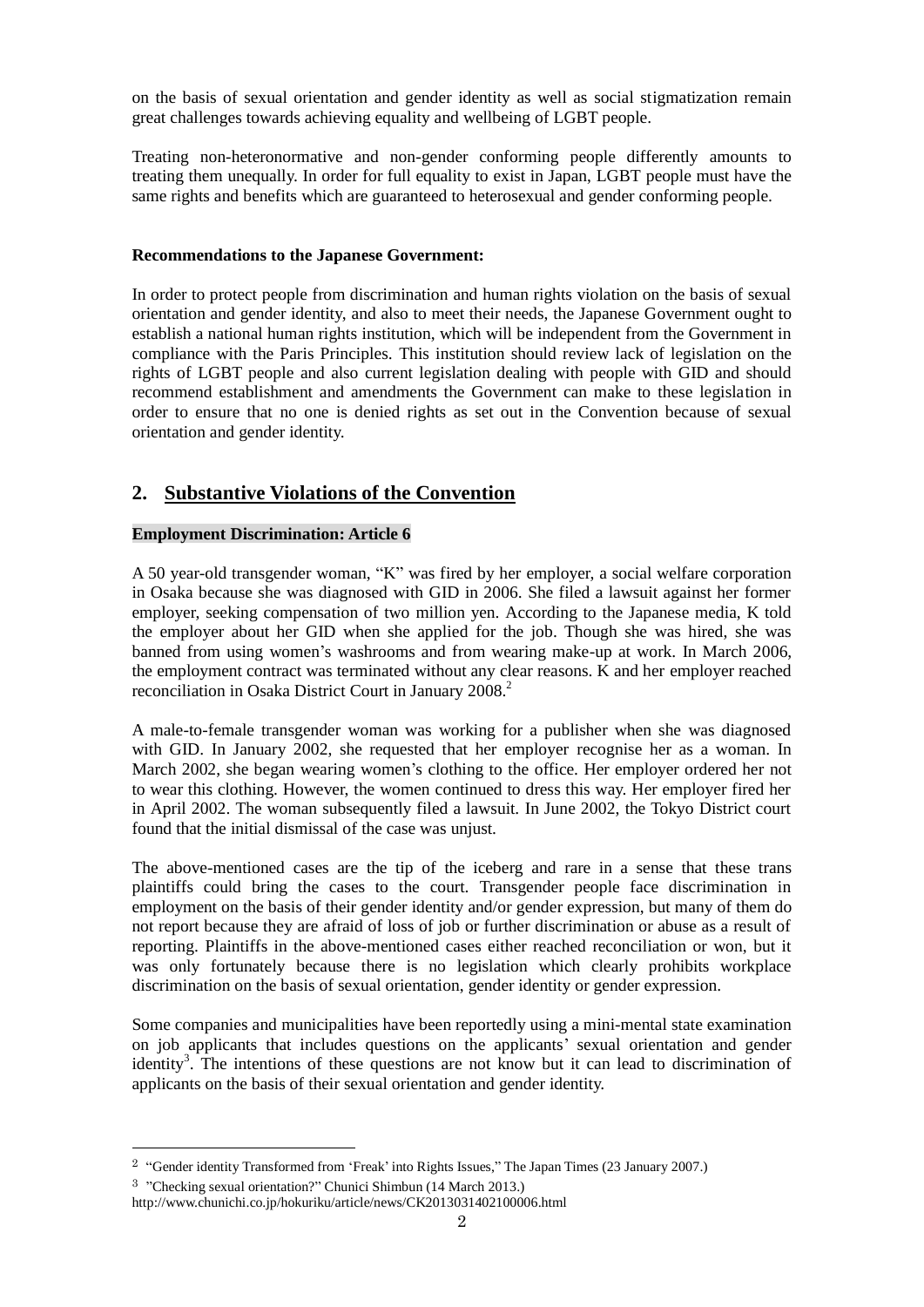#### **Denial of Social Benefits and Right to Family: Articles 9 and 10**

Same-sex couples are not recognised by any legislation, thus rights granted to opposite-sex couples are denied to them including their right to inheritance and spousal pension benefit. As is noted above, Article 3 of the Law Concerning Special Provisions for Handling People with Gender Identity Disorder sets five conditions for transgender individuals to change their sex on identity cards. One of these conditions requires that a transgender individual who wishes to change his or her sex be unmarried at the time of application, and another condition requires that the applicant have no children below the age of 19 at the time of application. A transgender person who has undergone sex reassignment surgery may marry a new partner who is of the opposite sex, but cannot remain married to a partner whom they were with prior to their application.

In 2012, a clause that effectively excluded same-sex couples from renting public housing was abolished from Public Housing Law and the amended law allows municipalities to decide qualifications on public housing. Municipalities maintain the substantive exclusion of same-sex couples from renting public housing. Temporary housing built in municipalities which were affected by the Great East Japan Disaster is limited to "household." Since people in same-sex relationship are not legally recognised "household," same-sex partners are barred from living together as family.

Transgender people who cannot have their gender on the family registry changed face difficulties with housing because they often must submit official documents in order to rent housing and their gender on these documents does not reflect accurately depict their gender identity.

Transgender people and children of transgender parents are denied right to family. A female-to-male transgender person who had changed his changer on *koseki*, Japan's family registry and legally married to a woman tried to have him registered as a father of the son whom they had through artificial insemination with sperm of a third party. The existing law does not recognize him as a father on the basis that he is "biologically female." He filed an appeal to a court of first instance and higher court but the appeal was rejected. He and his family are appealing to the Supreme Court<sup>4</sup>.

### **Right to Physical and Mental Health: Article 12**

Transgender persons who are diagnosed with GID but do not meet the conditions set fourth by the law cannot have their gender identity reflected on the family registry. Since most important official documents including the residency certificate and public insurance card are issued based on the family registry, transgender persons often face difficulties accessing health care with their insurance card on which their legal gender and actual gender seemingly do not match.

Article 3 (4) of the Law concerning Special Provisions for Handling People with Gender Identity Disorder requires transgender persons who wish to change their legal gender to undergo major surgical interventions, including genital surgery and sterlisation, so as to be able to change their gender on the family registry. This practically takes away the choice to keep their reproductive organs. It violates not only their reproductive rights but also their integrity.

Insensitive health care personnel, including gynecologists, alienate lesbian and bisexual women by presuming them to be heterosexual women. This makes it difficult to talk about health problems that may need medical attention because to do so would means revealing their sexual orientation and potentially facing homophobia from the doctor.

<sup>4</sup> "Seeking recognition as a father. Trans man appealing to the Supreme Court." Nippon Television News 24 (14 March 2013) http://www.news24.jp/articles/2013/03/14/07224797.html